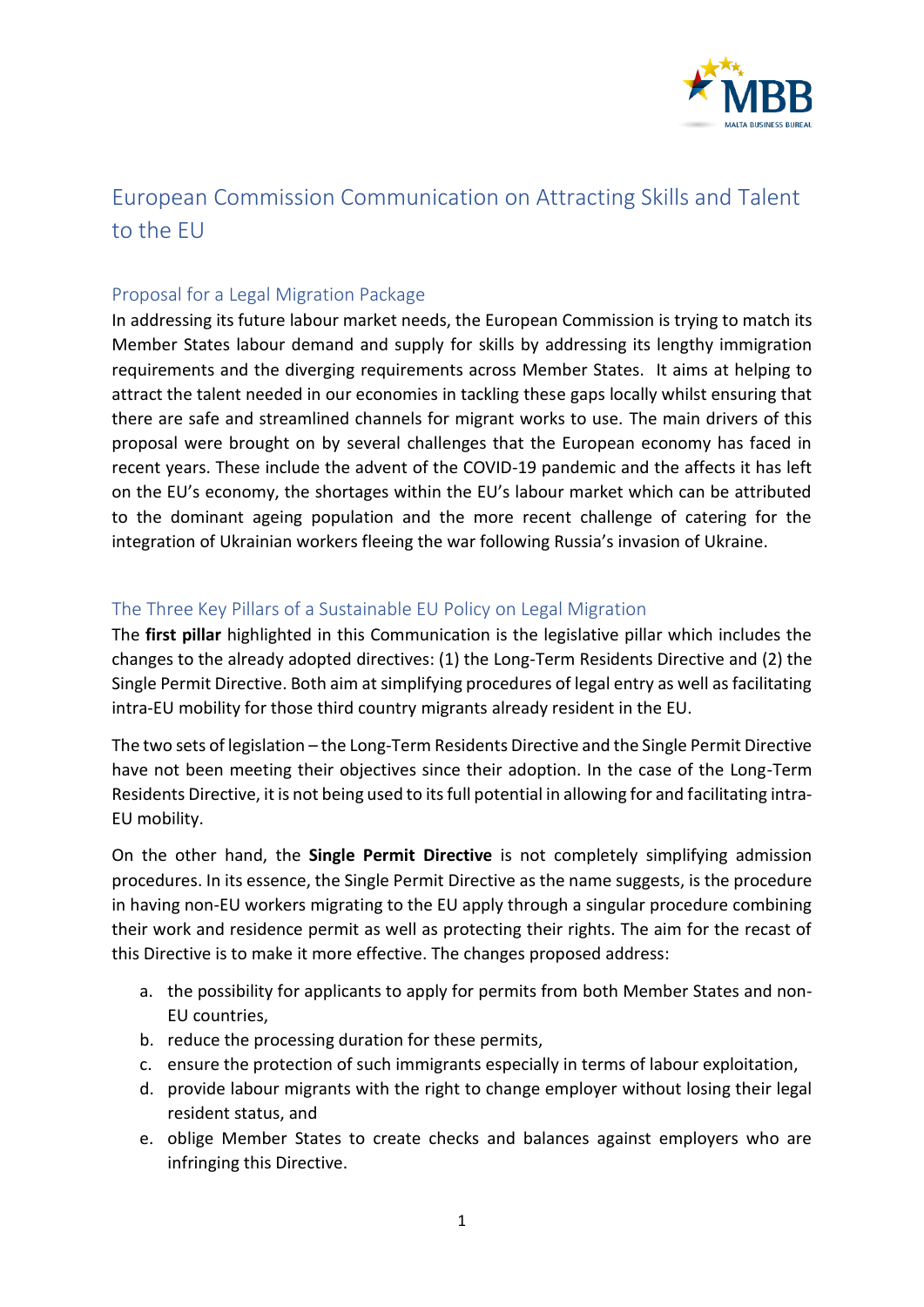The **Long-Term Residents Directive** will be recast to make it easier for non-EU migrant workers to acquire EU long-term resident status. This is aimed to be achieved through the following changes:

- a. the duration of residence cumulation can be fulfilled in different Member States,
- b. legal residence status to be extended to those legally residing as students etc.,
- c. allow for family reunification and the possibility for family members to move and work, and
- d. allowing legal migrants to change member states when changing jobs in helping to address labour shortages.

The term "circular migration" is the basis for these five steps within the re-casted Directive in allowing migrants to move from one country to the next in meeting labour needs without losing their rights.

The **second pillar** is the operational pillar which includes concrete and actionable steps with key partner countries. The operational cooperation is sought to be achieved through the setup of two initiatives, (i) *Talent Partnerships* and (ii) the *EU Talent Pool*.

The **Talent Partnerships Initiative**'s main aim is to facilitate cooperation between Member States and countries of origin in ensuring that there is increased labour mobility that caters for the skills of labour migrants in a way that it ensures that the effects of a brain drain are minimised. The idea underlying such an initiative stems from the need to develop legal pathways that should also result in the reduction of illegal migration. These partnerships will be tailor made according to the needs of the collaborating countries and will be available to all skill levels across most economic sectors. Mobility that will be facilitated under these talent partnerships will include temporary, long-term and circular mobilities. The launch is prevised for end of 2022 starting with collaboration with North African partners.

The **EU Talent Pool** is envisioned to be an EU-wide platform and matching tool that will help employers and third country nationals address the needs of the labour markets based on the talent available. The test phase, which is set to be launched by Summer 2022, will be available to Ukrainian citizens. The web portal will allow migrant workers to register in helping employers in Member States to find the right skill sets they require. The formal launch of this web portal is set for mid-2023.

Operational discussions for both these initiatives will be supported by the Commission's launch of a new platform.

The **third and last pillar** is based on three priorities that are to guide the EU's policy on migration: (1) care, (2) youth and (3) mobility. These three policy areas aim to set the course for the EU's medium to long term needs. These three areas are all important political priorities: the need for low and medium skill workers was exacerbated by the shortages experienced during the global health pandemic, the need to create more opportunities for youth within the EU and those from non-EU Member States and the investment needed in